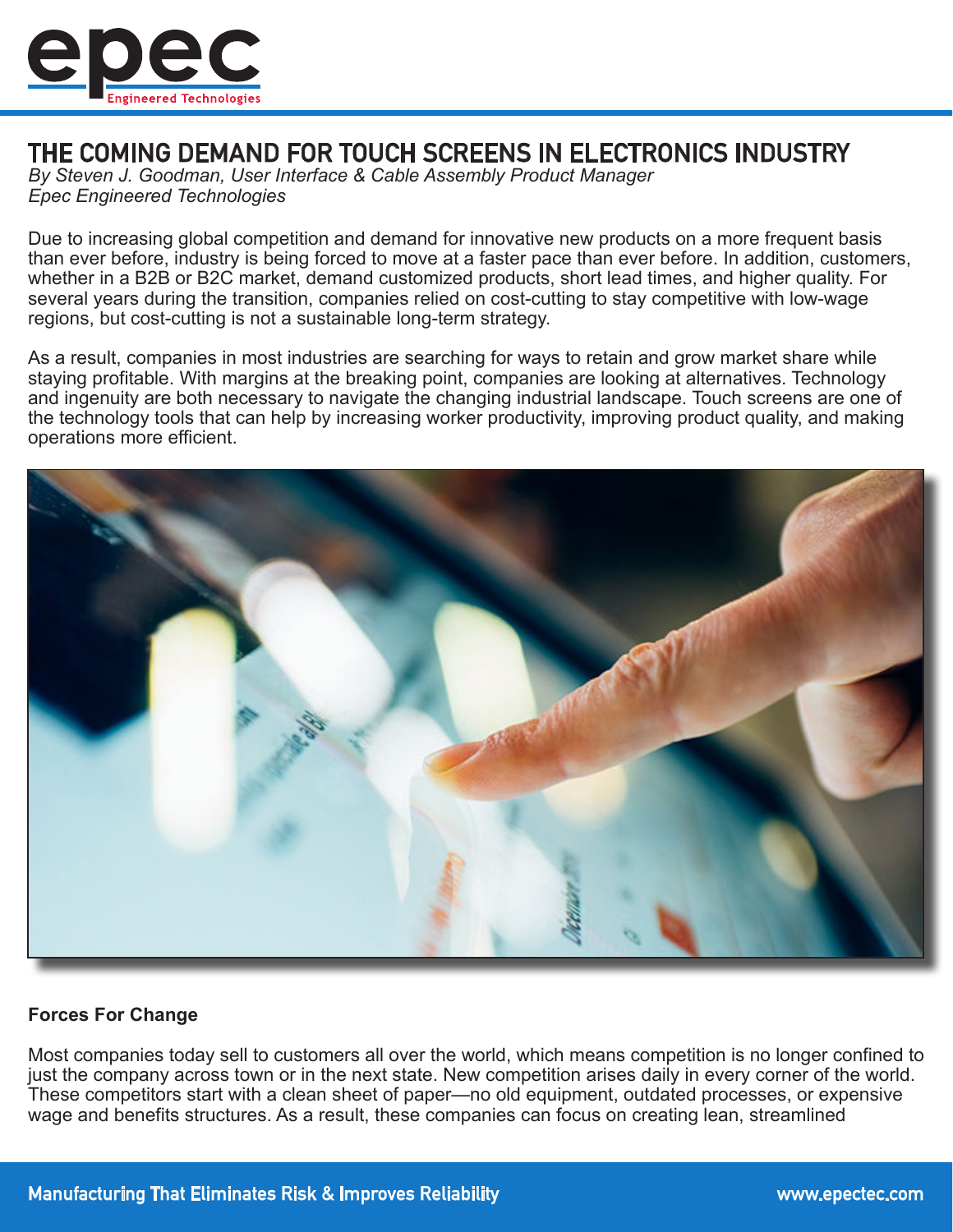

processes that enable them to meet customer expectations for price, delivery, and quality easily, even for customized products.

As established companies work to hone their competitiveness, the aging workforce becomes a complicating factor in this endeavor. [Pew Research reports](https://www.pewresearch.org/fact-tank/2010/12/29/baby-boomers-retire/) that 10,000 baby boomers turn 65 each day, and that pace will continue through 2030. While this helps to relieve some of the wage pressures from the higher salaries that experienced workers command, it also means that industries are facing a constant drain of critical knowledge and skills. They need to capture and disseminate this knowledge before it is lost.

#### **Focus On Metrics And Process Improvement**

Long-established companies have countered these forces by adopting business process modeling and lean or Six Sigma to help them level the quality and delivery time playing field. Most companies today focus on a few core metrics to help them monitor process performance and quality in near-real time.

They use continuous improvement techniques such as Kaizen and DMAIC (Define, Measure, Analyze, Improve, Control) to ensure they make products of consistent quality at a predictable and repeatable pace. Industrial metrics are only useful when they are readily available in near real time to enable workers to take corrective actions as soon as a process begins to go astray or to update production status.

In certain industries, particularly those heavily process dependent such as chemicals, pharmaceuticals and oil and gas, PLCs or sensors have been used to provide information directly from equipment to Supervisory Control and Data Acquisition (SCADA) or manufacturing execution systems (MES) for later analysis. However, despite collecting data in real time, the technology for analysis frequently couldn't keep up, so data didn't become actionable information until it was too late to take meaningful action.

## **IoT And Big Data**

The Internet of Things, or IoT, is the term used to refer to the new generation of connected devices and equipment. More devices than ever before are connected and collecting data in real time. In fact, Gartner estimates that 26 billion devices will be connected by 2020. Connected devices range from home heating and cooling equipment and thermostats (think Nest or Lyric) to nuclear reactors, high-voltage power plants, and a vast array of industrial machinery and equipment. With all those devices monitoring multiple parameters in real time, the volume of data is staggering.

Fortunately, analytics technology has advanced as well. Big Data analytics engines such as Hadoop or SAP's Hana in-memory database can analyze vast quantities of data very quick. Unlike traditional business intelligence and analytics solutions, this new generation does not require information to be in a specific format, nor do they require predefined queries and reports to be useful.

Big Data functions with a vast array of data, including traditional structured or formatted data, as well as unstructured data such as documents, news feeds, or data streamed from sensors. Big Data tools sift through disparate data from multiple sources at a high speed, looking for trends and anomalies and presenting their findings in a visual format that is easy for users to quickly grasp. Thus, Big Data is an ideal solution for industrial companies looking for a better way to monitor process quality and performance.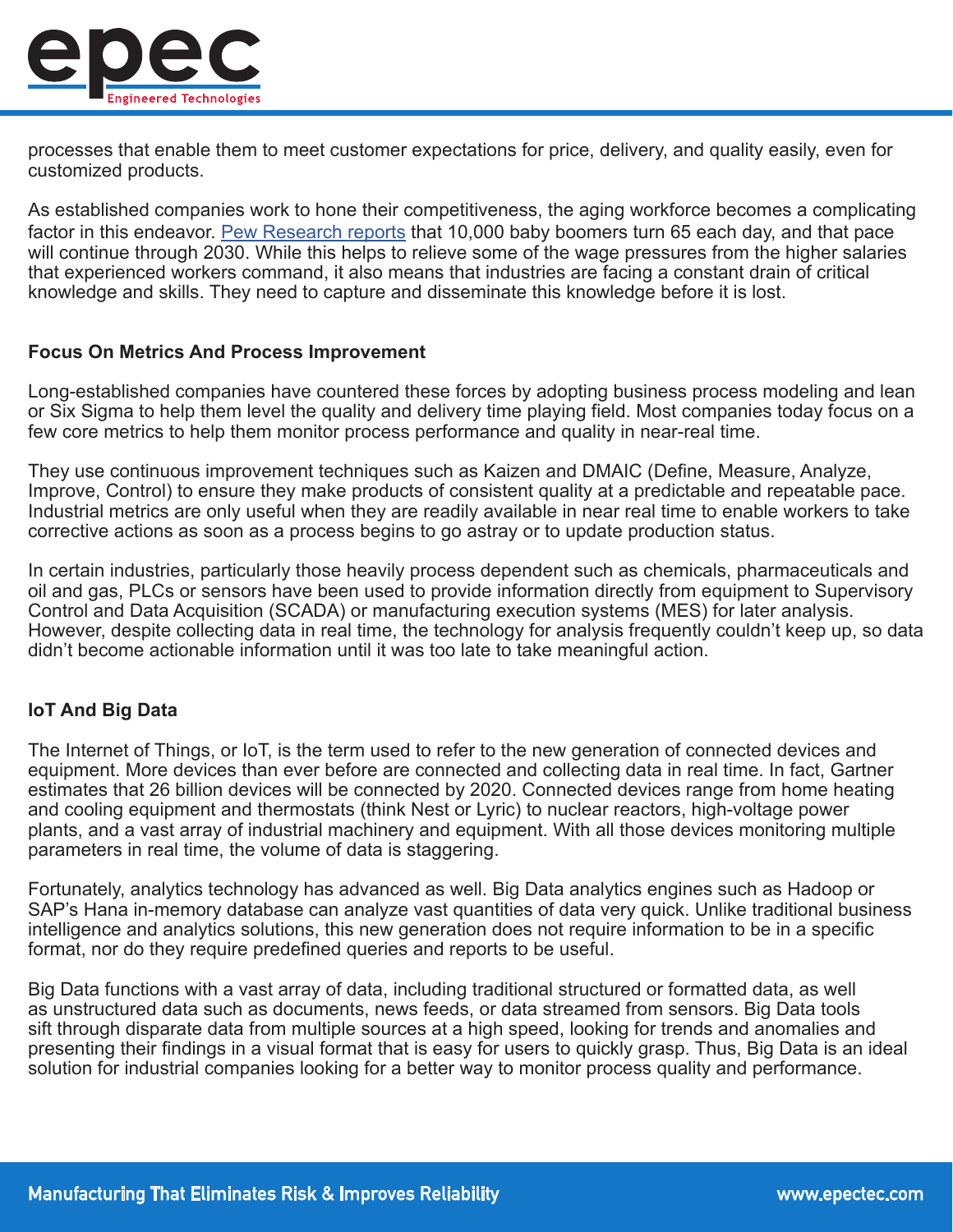



## **How Touch Screens Address The Industrial Challenges**

As industry becomes even more data driven, companies need to find ways to make data more accessible to workers in every area, including the plant floor. Touch screens are the ideal solution because they are inexpensive, easy to operate, rugged, and mobile. The large screen sizes available mean that a touch screen can display more information than traditional methods, such as bar code readers. The use of dashboards enables users to see process status at a glance without having to check a mechanical cockpit with multiple dials and gauges.

The data visualization makes it easy for people to see and act on exception information, even allowing for the diminished vision of older workers. Data visualization on industrial touch screens overcomes language barriers, skill sets, and environmental conditions such as low light.

Touch screens can be mounted directly on the equipment they are monitoring, in any nearby area, or even in another location altogether in the case of dangerous or unhealthy industrial environments, making them ideal for any industrial facility.

Touch screens are versatile as well. By selecting a resistive touch screen, users will be able to interact with the device using a stylus or while wearing gloves, which may be an important consideration in certain conditions. In low-light situations, you may prefer an infrared touch panel. If graphics are a top priority, a high-quality surface capacitive screen may be the best choice.

If the screen must be visible at a distance, the large sizes available in infrared screens may be very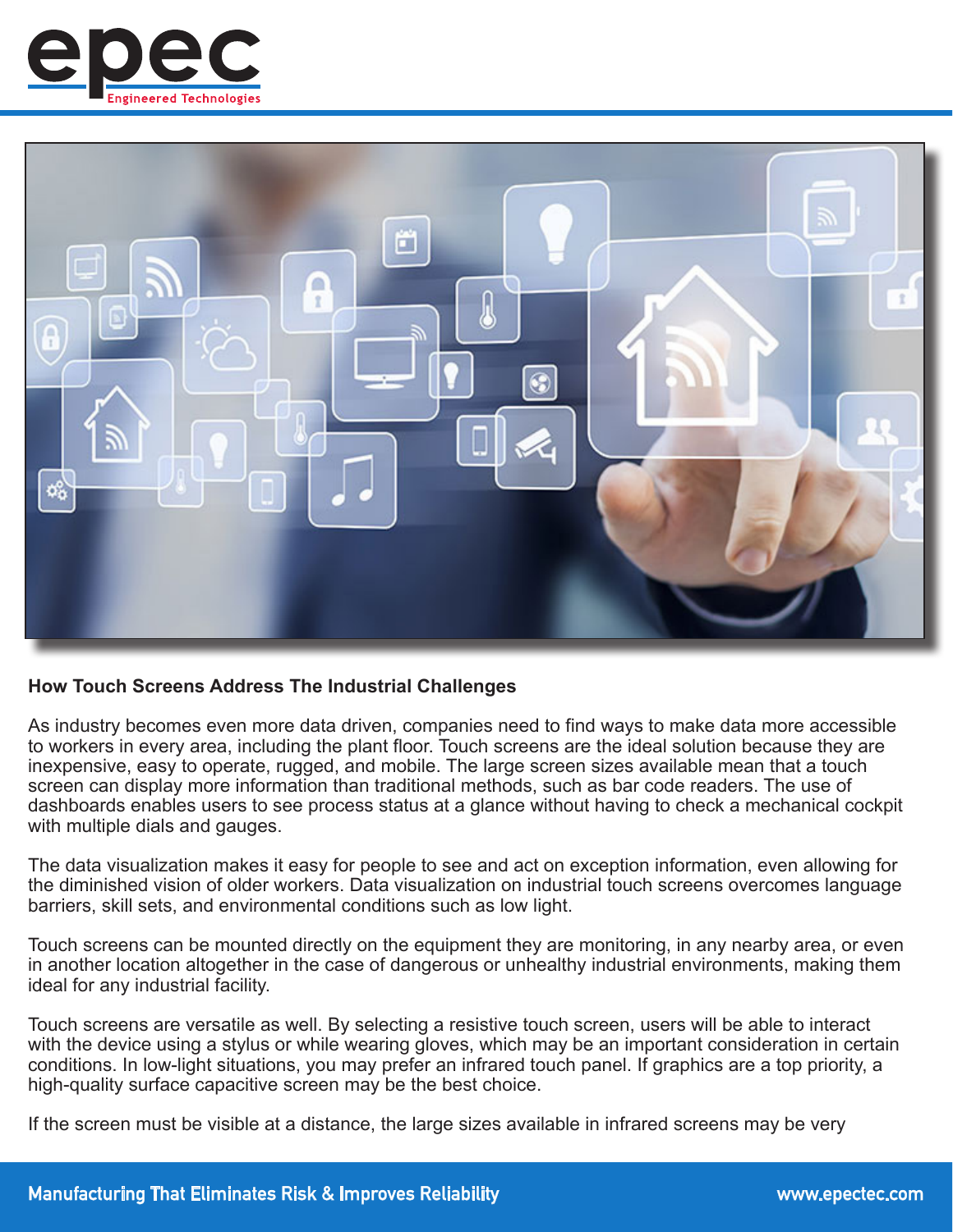

important. The life cycle of the screen also varies by touch type, as does its resistance to environmental conditions such as grit, solvents, or water. You can find out more information about the characteristics of the various types of touch screens by reading our [technical article](https://www.epectec.com/articles/the-technology-within-touch-panels.html), and of course, our engineering team will be happy to work with you to identify the best option for your situation.



#### **The Case For Touch Screens**

Touch screens have so many applications in the industry that it's hard to understand how companies functioned without them in the past. Here are a few examples:

- **• CNC machine setup:** Production lines and manufacturing equipment are often controlled by computers (CNC). Rather than use tooling or manual settings, these units use computer programs to define operating specifications. Using a touch screen to load the instructions speeds up changeovers and reduces downtime. A touch screen provides an easier interface than a traditional screen and often shields the user from the operating system complexities.
- **• Production reporting:** Industrial companies need to monitor production throughput on a regular basis